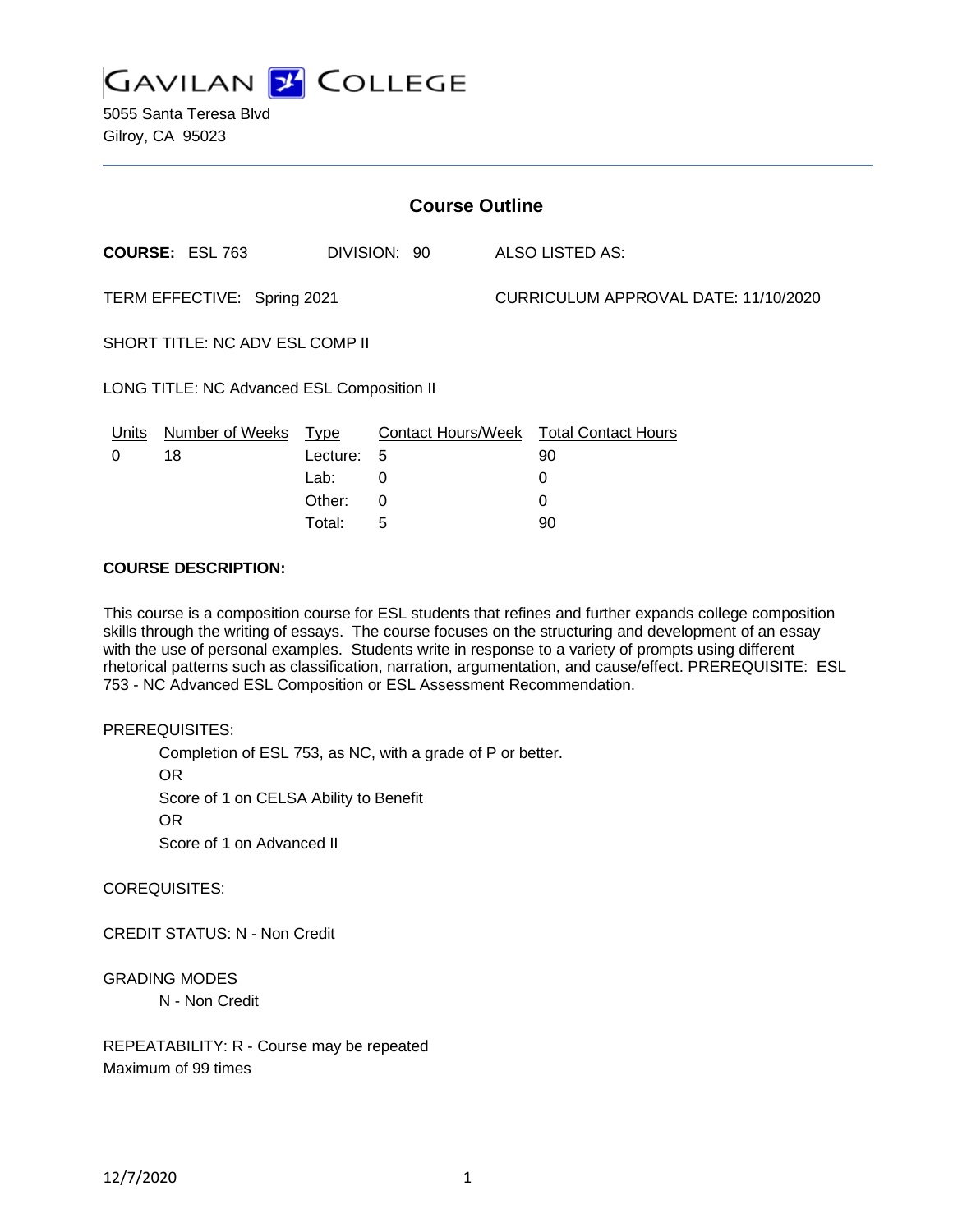SCHEDULE TYPES:

- 02 Lecture and/or discussion
- 05 Hybrid
- 71 Dist. Ed Internet Simultaneous
- 72 Dist. Ed Internet Delayed

# **STUDENT LEARNING OUTCOMES:**

By the end of this course, a student should:

- 1. Outline multiple paragraphs and essays.
- 2. Using the writing process, write essays with an introduction, body, and conclusion.

# **CONTENT, STUDENT PERFORMANCE OBJECTIVES, OUT-OF-CLASS ASSIGNMENTS**

Curriculum Approval Date: 11/10/2020 - **DE MODIFICATION ONLY**

Lecture Content:

10 Hours

CONTENT: Students are introduced to the OBJECTIVES AND REQUIREMENTS of the class. They review the COMPONENTS OF THE ESSAY and learn about the INTRODUCTORY PARAGRAPH, focusing on the "funnel" model in particular. They practice writing introductions and conclusions and are introduced to paragraph transitions for essay coherence.

HOMEWORK: Students prepare journal topics, work on assigned computer software, do textbook exercises, and attend tutoring sessions.

STUDENT PERFORMANCE OBJECTIVES: To develop a journal topic, practice writing introductory paragraphs, practice writing concluding paragraphs, and review the purpose of transitions for essay coherence.

# 6 Hours

CONTENT: Students review the concepts of UNITY AND COHERENCE within the essay. They do an ungraded timed in-class writing.

HOMEWORK: Students prepare journal topics, work on assigned computer software, do textbook exercises, and attend tutoring sessions.

STUDENT PERFORMANCE OBJECTIVES: To distinguish well-written essays from among different models using the concepts of unity and coherence learned; to begin applying unity and coherence concepts to their own writing; to practice timed in-class writing.

## 18 Hours

CONTENT: Students write an essay using a pattern such as CLASSIFICATION/EXAMPLE through model essays. They learn how to use examples and extended examples to support their ideas. They use the writing process to generate, develop, and outline their ideas, and they practice peer revision and editing. They review compound and complex sentences.

HOMEWORK: Students prepare journal topics, work on assigned computer software, do textbook exercises, and attend tutoring sessions. They do an ungraded timed in-class writing.

STUDENT PERFORMANCE OBJECTIVES: To develop and write an essay using a pattern such as classification/example; to demonstrate the ability to write an introduction, conclusion, and multiple body paragraphs; to use appropriate transitions both between paragraphs and within them; to select appropriate and sufficient support for a classification/example essay, if such a pattern is used; to locate errors; to communicate with peers about writing; and to practice timed in-class writing.

## 18 Hours

CONTENT: Students write an essay using a pattern such as CHRONOLOGICAL ORDER through model essays. They discuss appropriate thesis statements and transition signals for this kind of pattern. They learn how to use examples to support their ideas. They use the writing process to generate, develop, and outline their ideas, and they practice peer revision and editing. They review sentence errors such as run-on sentences, comma splice, and fragments and ways to correct them. They do a graded timed in-class writing.

HOMEWORK: Students prepare journal topics, work on assigned computer software, do textbook exercises, and attend tutoring sessions.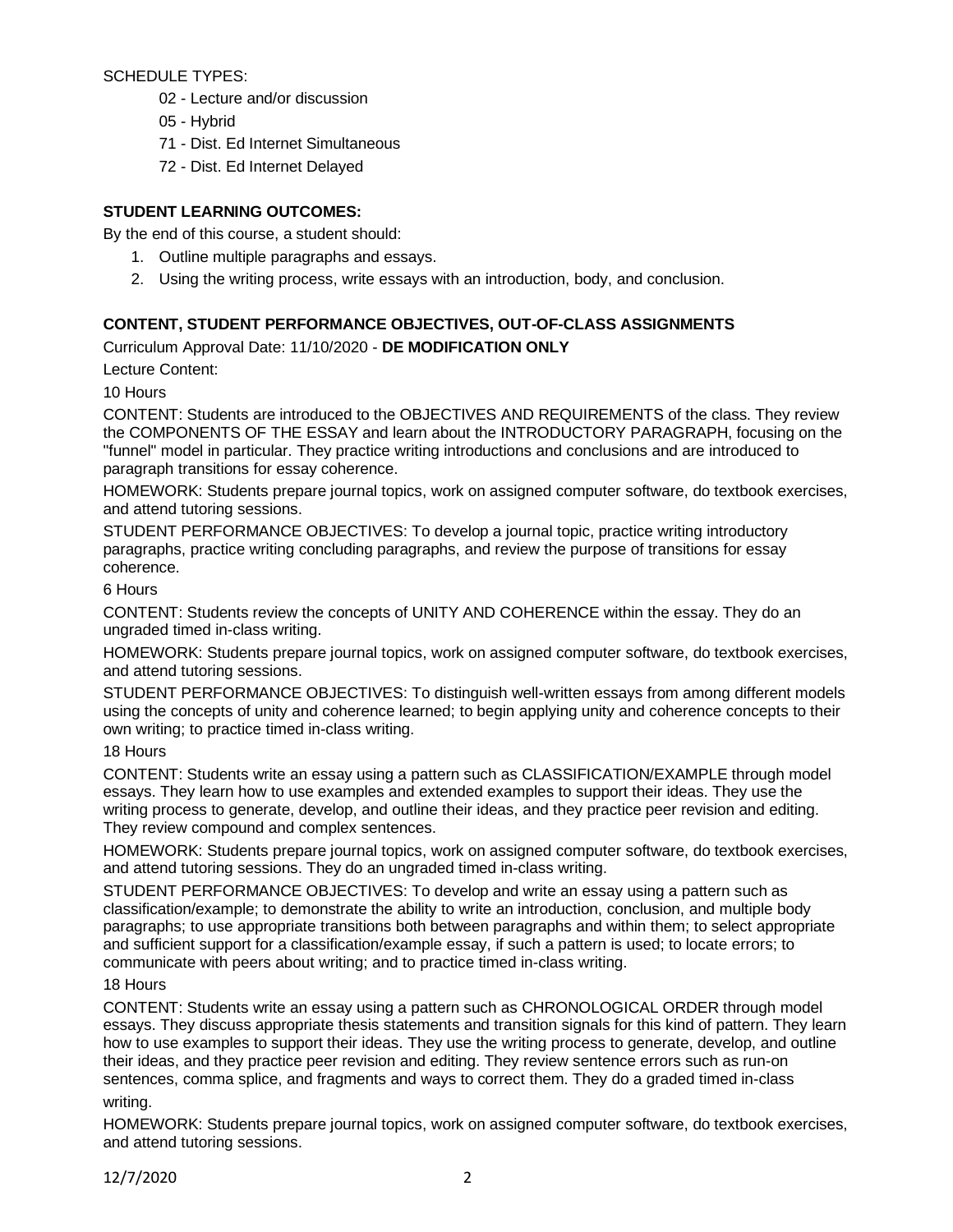STUDENT PERFORMANCE OBJECTIVES: To develop and write an essay with a pattern such as chronological order; to demonstrate the ability to write an introduction, conclusion, and multiple body paragraphs; to use appropriate transitions both between paragraphs and within them; to select appropriate and sufficient support for a chronological order essay, if such a pattern is used; to locate errors; to locate and correct sentence fragments, run-on sentences, and comma splice errors; to communicate with peers

about writing; and to apply writing skills to a graded piece of writing in a timed in-class setting.

18 Hours

CONTENT: Students write an essay using a pattern such as CAUSE AND EFFECT through model essays. They learn what this pattern entails and how and when it is used in academic writing. If focusing on a pattern such as cause/effect, they study both the "block" and "chain" formats, if such a pattern is used. They discuss appropriate thesis statements and transition signals for this kind of pattern. They learn how to use examples to support their ideas. They use the writing process to generate, develop, and outline their ideas, and they practice peer revision and editing. They review the concept of parallelism and practice locating errors with parallelism. They do a graded timed in-class writing.

HOMEWORK: Students prepare journal topics, work on assigned computer software, do textbook exercises, and attend tutoring sessions.

STUDENT PERFORMANCE OBJECTIVES: To develop and write an essay with a pattern such as cause and effect; to demonstrate the ability to write an introduction, conclusion, and multiple body paragraphs; to use appropriate transitions both between paragraphs and within them; to select appropriate and sufficient support for a cause and effect essay, if such a pattern is used; to locate errors; to locate and correct sentence fragments, run-on sentences, comma splice, and errors in parallelism; to communicate with peers

about writing; and to apply writing skills to a graded piece of writing in a timed in-class setting.

#### 18 Hours

CONTENT: Students write an essay using a pattern such as COMPARISON/CONTRAST through model essays. They learn what the chosen pattern entails and how and when it is used in academic writing. They study both the "block" and "point-by-point" format to compare and contrast, if such a pattern is used. They discuss appropriate thesis statements and transition signals for this kind of pattern. They learn how to use examples to support their ideas. They use the writing process to generate, develop, and outline their ideas, and they practice peer revision and editing.

HOMEWORK: Students prepare journal topics, work on assigned computer software, do textbook exercises, and attend tutoring sessions.

STUDENT PERFORMANCE OBJECTIVES: To develop and write an essay with a pattern such as comparison and contrast; to demonstrate the ability to write an introduction, conclusion, and multiple body paragraphs; to use appropriate transitions both between paragraphs and within them; to select appropriate and sufficient support for a comparison and contrast essay, if such a pattern is used; to locate errors; to locate and correct sentence fragments, run-on sentences, comma splice, and errors in parallelism; to communicate with peers about writing.

2 Hours

Final Exam

#### **METHODS OF INSTRUCTION:**

Students read selections that model specific rhetorical patterns; do brainstorming and outlining activities in and out of class; do exercises to practice the specific features of each rhetorical pattern and the essay form in general; do self and peer editing; write multiple-draft essays; and write in a timed setting.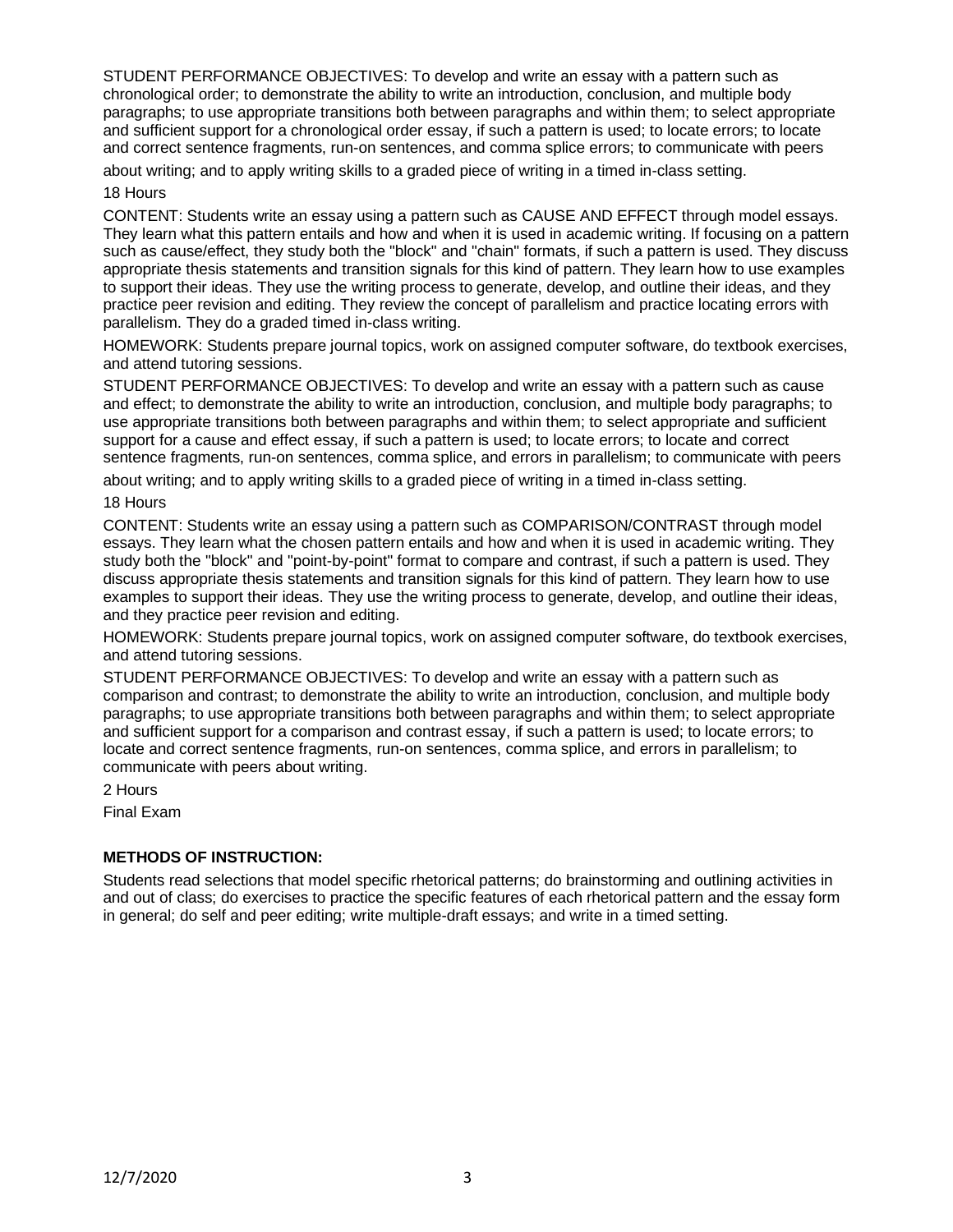# **METHODS OF EVALUATION:**

Writing assignments Percent of total grade: 60.00 % Written Homework, Essay Exams, Written self-evaluation. Skill demonstrations Percent of total grade: 30.00 % Performance exam. Objective examinations Percent of total grade: 10.00 % Multiple Choice, True/False, Completion.

# **OUT OF CLASS ASSIGNMENTS:**

Every week students will have tutoring sessions to address a specific aspect of writing and get assistance with concepts, brainstorming, and/or revision of drafts.

## **REPRESENTATIVE TEXTBOOKS:**

Recommended Representative Textbooks Boardman and Frydenberg. Writing to Communicate, Book 2. Pearson,2008. This text is still relevant and teaches the basic skills a student needs to write an essay. ISBN: 978-0- 13-235116-4 Reading Level of Text, Grade: Advanced ESL Verified by: Nicole Cisneros Folse. From Great Paragraphs to Great Essays, Second edition. Heinle,2010. This text is still relevant and teaches the basic skills a student needs to write an essay. Reading Level of Text, Grade: Advanced ESL Verified by: Nicole Cisneros Oshima and Hogue. Longman Academic Writing Series Book 4, 5th Edition. Pearson,2013. ISBN: 978-0132915694 Reading Level of Text, Grade: Advanced ESL Verified by: Nicole Cisneros Ruetten. Refining Composition Skills. Heinle Cengage,2012. Reading Level of Text, Grade: Advanced ESL Verified by: Nicole Cisneros